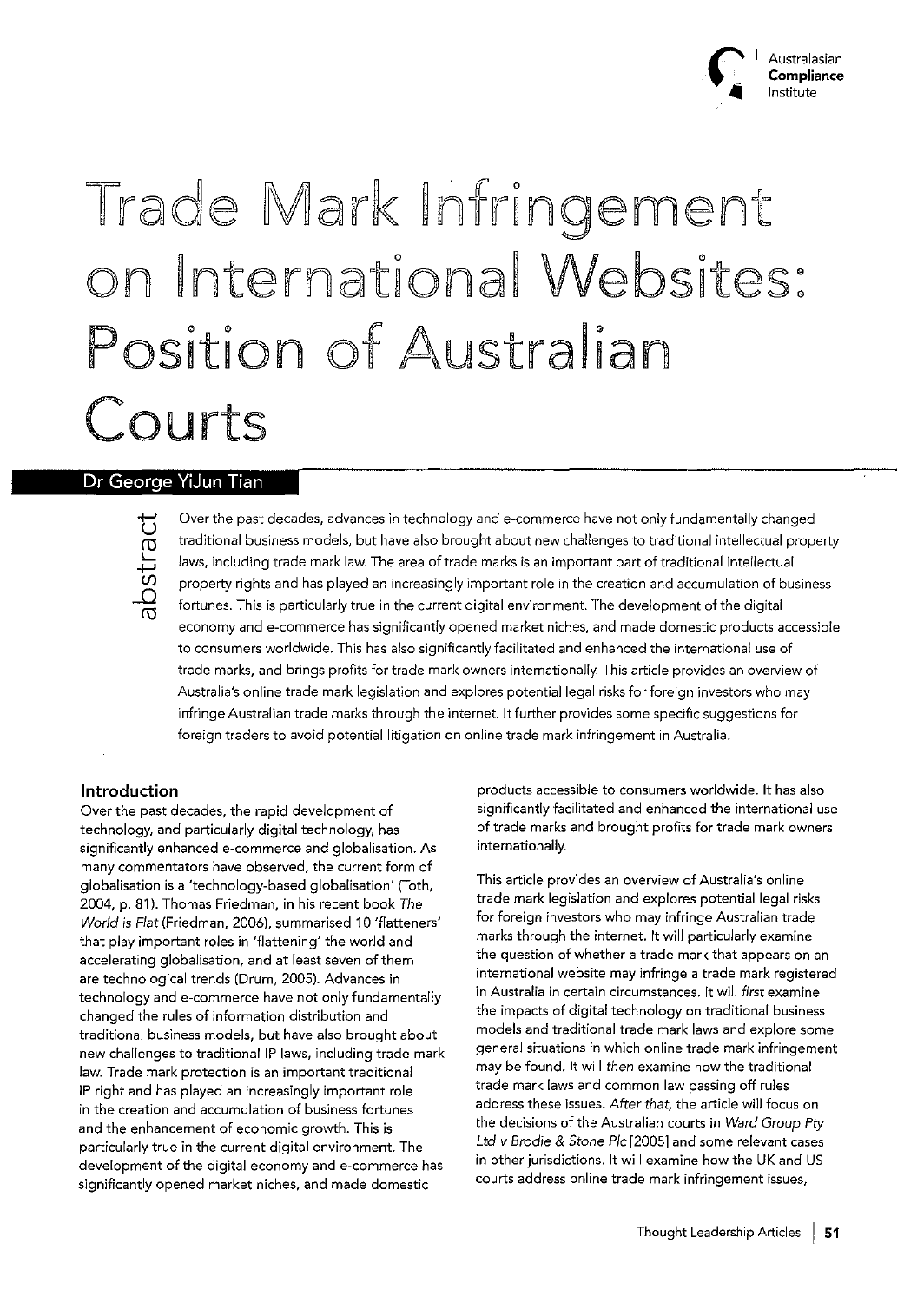and how their positions/reasoning/approaches have influenced the position of Australian courts. On this basis, the article explores some specific circumstances in which a trade mark on an international website may be found to infringe a registered trade mark in Australia, particularly focusing on trade mark infringement through internet sales and other activities conducive to foreign traders. By so doing, we provide a guideline for foreign online traders in avoiding the potential legal risks of infringing Australian trade marks via the internet.

# Advance of internet technology vs trade mark protection

Traditionally, most intellectual property litigation is domestic in nature. The disputing parties are normally from the same country and few jurisdiction issues have been involved. However, ever-improving digital technologies and the development of e-commerce have 'rendered geographical boundaries irrelevant' and 'led to new types of dispute' (Garnett, 2006, p. 213). Consequently, the number of trans-national and internetrelated intellectual property disputes has increased dramatically, including disputes involving trade mark rights and internet activity.

...ever-improving digital

technologies and the development

geographical boundaries irrelevant'

and 'led to new types of dispute'.

of e-commerce have 'rendered

- 1. Can person A lodge a lawsuit in country X against B?
- 2. How does the court in country X determine whether the claimed acts conducted by B constitute an infringement of A's trade mark rights in country X?

More specifically, question one is actually a jurisdiction question. The plaintiff A in country X wants to apply country X's laws to actions which B has conducted in country Y. However, it seems that the territorial limitation in the trade mark of country X would preclude such a course unless the court found the defendant B's conduct occurred in country X. Question two is about specific standards for determining online infringing use of trade marks (by a foreign-based website). These two questions are related to each other.

# Traditional grounds for trade mark infringement in Australia

In order to answer the questions above, a brief overview is necessary of how traditional common law and statutory law in Australia addresses the infringement of trade mark rights. Traditionally, there are two ways for trade mark holders to defend their rights. One is based on the traditional common law principle of passing off. The other

is statutory law provisions on trade mark infringement.

## Passing off

Although there is no succinct and comprehensive definition of 'passing off' that satisfyies everyone, it is commonly accepted that the tort of passing-off consists of three main elements (Caenegem, 2003, p. 504):

- In the current digital environment, one of the most typical situations of current trans-national trade mark disputes is outlined below:
- . Person A holds trade mark rights under the law of country X.
- Person B in country Y conducted certain actions via the internet, and A believes such acts have infringed A's trade mark rights in the territory of country X (such as providing goods or services online under a trade mark substantially similar to the trade mark A has legitimately held in country X).
- Person A then lodges a lawsuit in country X against B and claims that B has infringed A's trade mark in country X.

The courts and regulators in country X will then have to answer two questions:

- 1. reputation;
- 2. misrepresentation; and
- 3. damage.

Regarding the 'reputation' element, as Professor Caenegem stated, a plaintiff in a passing-off action must prove that a 'reputation in the relevant area with the jurisdiction' has been established. (Caenegem, 2003, pp. 213-4). One of the advantages of a registered trade mark is that the owner of the trade mark is not generally required to prove reputation.

Regarding the 'mis-representation' element, a plaintiff will normally have to prove that the defendant's conduct has resulted in a significant number of consumers being misled-either 'coming to an erroneous conclusion about, or being confused about, a connection' between the business (goods or services) of the defendant and those of other traders (Caenegem, 2003, pp. 210, 219, 220).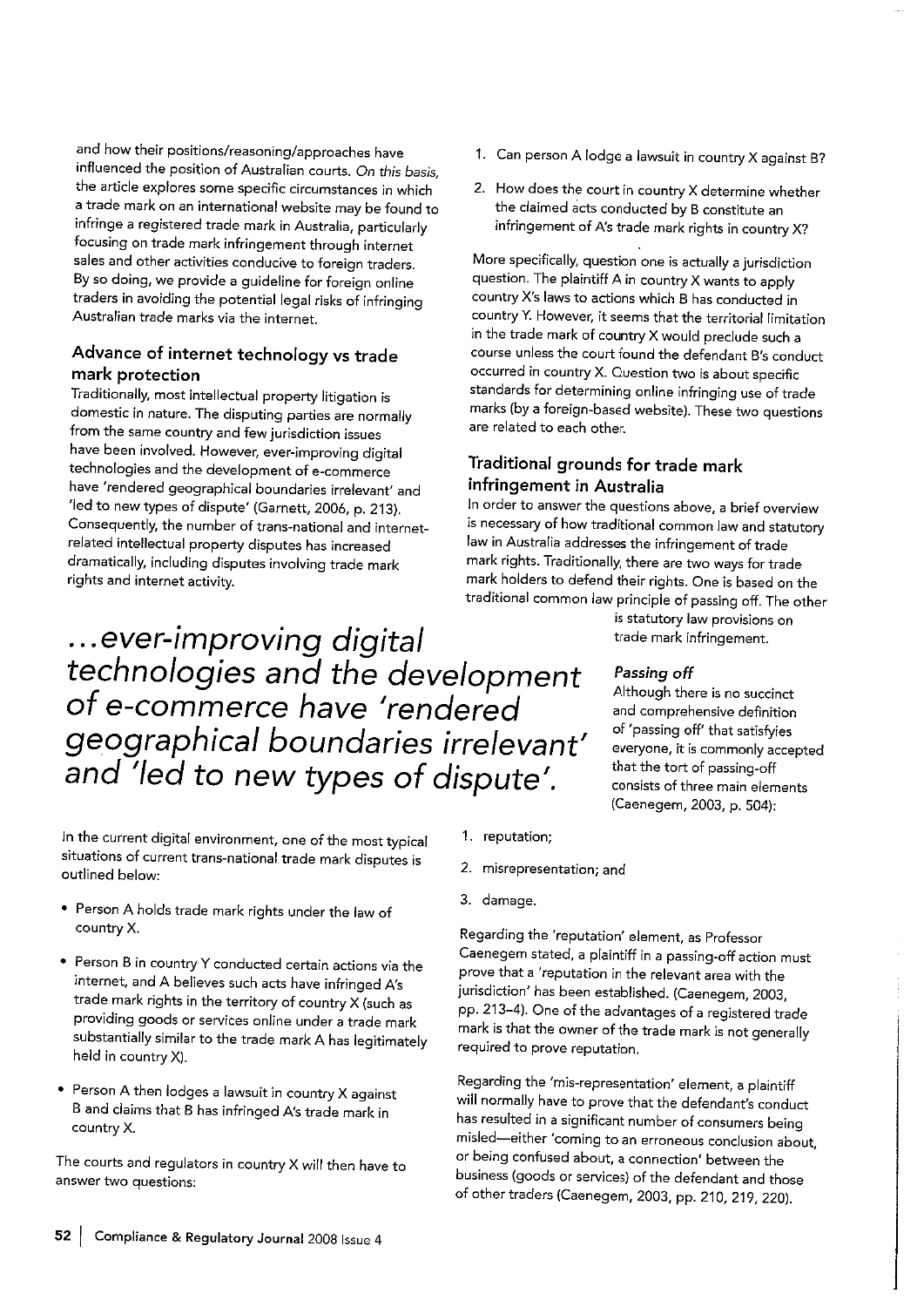

In terms of 'damage', the 'damage' claimed by the plaintiff in an action of passing off is mainly in relation to the loss of sales because of 'actual or apprehended diversion of custom or business' (Caenegem, 2003, p. 228). Although the passing-off action is theoretically complete once misrepresentation has been proved, damage will still need to be shown 'if more than nominal damages are to be obtained'. As Evatt CJ and Myers J stated in Radio Corp v Henderson (1960), in order to obtain an injunction to restrain the misleading actions, the plaintiff will have to 'show irreparable injury, that is that he has suffered injury which cannot be properly compensated by damages, or that he will probably suffer such injury'.

## Trade mark infringement

Regarding the trade mark infringement issues, section 120 of the Trade Mark Act 1995 lists various situations of infringing use of a registered trade mark. Section 120(1) of the Act provides that 'a person infringes a registered trade mark if the person uses as a trade mark a sign that is substantially identical with, or deceptively similar to, the trade mark 'in relation to goods or services in respect of which the trade mark is registered'. However, section 120(2) further expands the actionable use, in prescribed circumstances, to 'closely related services or goods of the same description'. In the case of a well-known trade mark, even use in relation to 'unrelated goods or services' could be found actionable.

More specifically, in Moorgate Tobacco Co Limited v Philip Morris Limited (1984) and Malibu Boats West Inc v Cantonese (2000), the courts further clarified that the trade mark is deemed to be used 'when the mark has been used in Australia in an advertisement or offering for sale of the goods, even prior to any actual trade or dealing in the goods under that mark'.

The existing statutory laws and common law positions discussed above are arguably good sources of laws for addressing the trade mark infringement issues in the complicated online environment, particularly trade mark infringement through internet sales.

# Position of Australian courts and circumstances of trade mark infringement on the internet

# Position of Australian courts

Although a number of online trade mark infringement cases have been considered by the courts in other jurisdictions (particularly the US), not too many cases can be found in Australia. One of the recent and most influential cases, which specifically addressed trade mark infringement on the internet in Australia, may be Ward Group Pty Ltd v Brodie & Stone Plc (Ward Case) in 2005. In that case, the Federal Court of Australia had to address questions about 'when the use of a trade mark on the internet amounts to use in Australia', and determine whether the advertising and sale of products (under a mark identical to an Australian registered trade mark) on foreignbased websites constituted passing off or an infringing use of the trade mark in Australia (McManis, 2005).

The Ward Group is an Australian manufacturer and distributor of hair care preparations and the proprietor of the trade mark 'Restoria'. The Ward Group owns that trade mark in Australia and over 70 other countries. However, rights to use the trade mark in the UK had been assigned around 1970 and are currently held by Brodie & Stone (Butt and Kerr, 2005). Ward Group alleged that advertising and sale of Brodie & Stone's product (with 'Restoria' mark) on UK websites, which were accessible to consumers in Australia, amounted to:

- to passing off of the Brodie & Stone product as the products of the Ward Group; and
- · to infringing use of Ward Group's trade mark registered in Australia.

The court found that Brodie & Stone's products were advertised on the internet under the 'Restoria' trade mark for purchases at various sites, including:

- a website with an online catalogue, which advertises 'Restoria' product with a price in British pounds and US dollars, and has a drop down country box with a list of shipping destinations including Australia; and
- an online catalogue, which lists the price in British pounds, Euros, US dollars and Australian dollar currencies (McManis, 2005).

Moreover, the court found that the only products proved to have been purchased from the websites by Australian consumers were products purchased by Ward Group's solicitors in British pounds ('trap purchases').

The court eventually dismissed Ward Group's claims for both passing-off and trade mark infringement. The court held that the claim for passing off failed because the Ward group was not able to establish actual or probable damage. The court believes that although a representation generally made may constitute a misrepresentation in Australia, it would need to be targeted at Australian consumers. But in the Ward case it found that no representation specifically targeted Australian consumers (McManis, 2005; Butt and Kerr, 2005). The court found (paras 6 and 37) the Ward Group's action for trade mark infringement also failed. Again, the court believes that Brodie & Stone's product advertising on the internet was targeting 'potential purchasers anywhere in the world at large' and was not 'specifically targeted or directed at...consumers in Australia'. The court then held that the advertising of the UK Restoria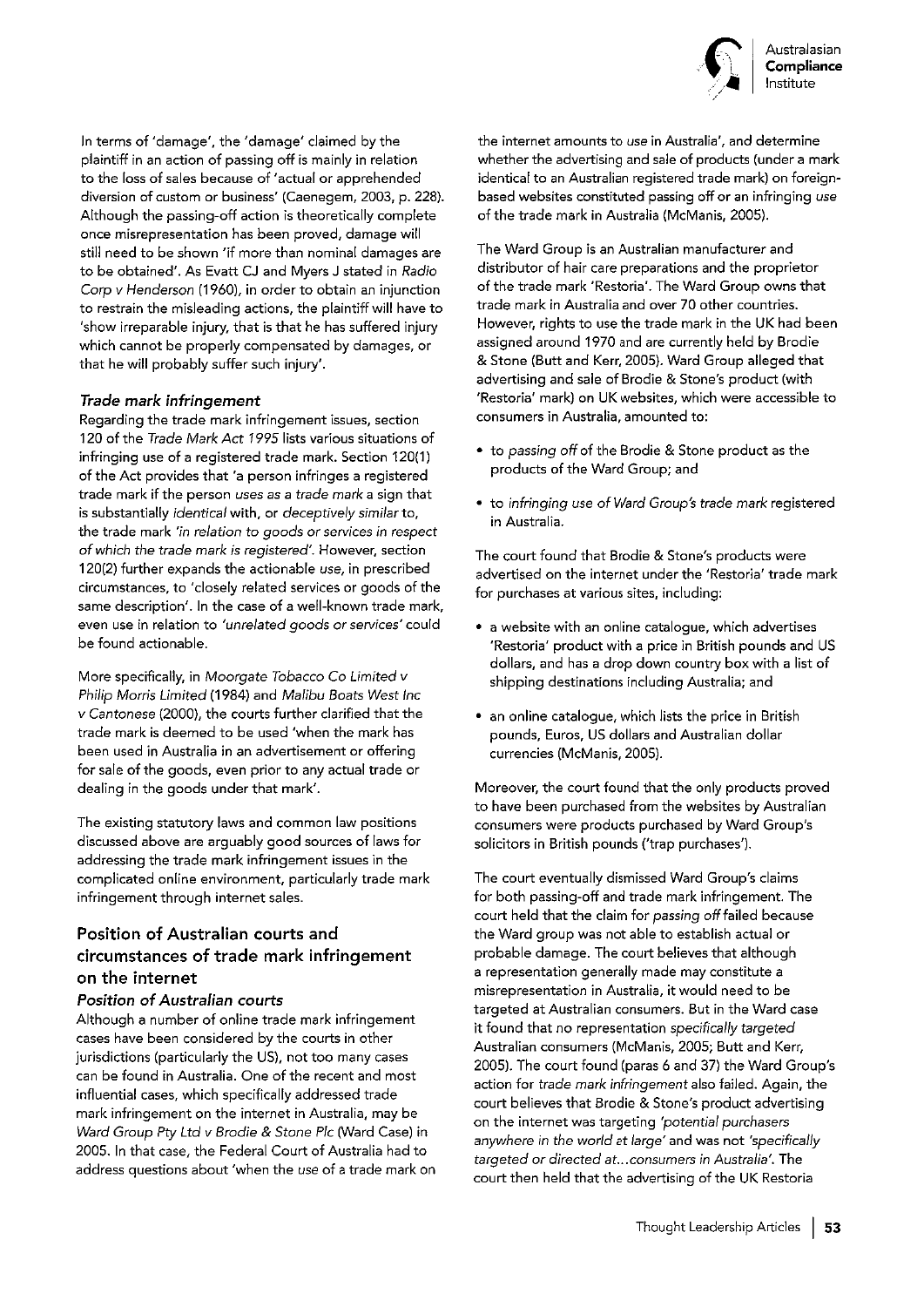product on the UK websites was not 'use' of the Restoria trade mark in Australia, and accordingly did not constitute trade mark infringement. Regarding 'trap purchases' made by Ward's solicitors, the court held that, although the 'trap purchases' did constitute 'use' of the Restoria trade mark in Australia, such purchases did not amount to trade mark infringement because the trap purchase act itself has been taken to involve 'implicit' consent to the claimed infringing use. Therefore, by referring to the consent provisions/defence under section 123 of the Trade Mark Act, the court (para 54) found that the trap purchases did not constitute an infringing use of Ward's trade mark.

As some commentators have pointed out, the court decision in Ward Case made it clear that 'foreign-based websites must specifically target or be directed at Australian customers before the court will find liability or grant relief for claims of trade mark infringement or passing off' (Butt and Kerr, 2005).

# Impacts of foreign decisions and circumstances for infringement

## Impacts of decisions in UK and US courts

Comparing the Ward Case with a number of recent cases in other jurisdictions, particularly the UK and US, we will find that some important positions in foreign courts have been reflected in the reasoning and decisions of the Australian courts.

In quite a few cases in the UK, the court had considered the question of whether there is infringement if a person uses a UK registerèd trade mark on the internet. In Euromarket Designs v Peters and Crate & Barrel [2001] (Euromarket Case), in referring to section 10 of the UK Trade Mark Act, Jacob J held that in order to determine the infringing use of a trade mark, the court should:

- · ask 'whether a reasonable trader' would consider that the use concerned was 'in the course of trade in relation to goods'; and
- ask 'whether the defendant had any trade in the UK or had any customers buying goods for consumption in the UK'.

By referring to his own decision in the 800 Flowers Trade Mark Case [2000], Jacob J further pointed out that merely using a name on the internet itself cannot establish 'use' of trade mark throughout the world, and believed the establishment of the use of trade mark more relies on whether or not the website owner 'has actively gone out to seek worldwide trade not just by use of the name on

the internet but by advertising its business, and offering and operating a real service' of supply of goods to the jurisdiction in question (para 24). He found that the defendants in that case 'have done none of that' and. accordingly, held the infringing use of the trade mark in the UK could not be established. Jacob J's position on how to determine the 'use' of trade mark has arguably influenced the position/reasoning of the Australian court also. The position of the Australian court in Ward was quite similar to that of the UK, by ruling that 'something more than an offer to the "world at large" on the internet is required for Australian trade mark owners to prove claims against foreign website traders for trade mark infringement' (Butt and Kerr, 2005).

In Toys 'R' Us, Inc v Step Two (Toy Case) in 2003, the US Court of Appeals for the Third Circuit also considered the question of how to 'establish personal jurisdiction against an accused international trade mark infringer selling its goods via the internet' (Dodds, 2003). The court examined both 'non-Web business activity as well as Web transactions as evidence of "purposeful availment"', and believed that it is necessary to grant a plaintiff's request for discovery to investigate the non-Web business activity of defendants, so long as the request is 'specific, non-frivolous, and a logical follow up based on information known to the plaintiff' (Dodds, 2003). In Ward's Case [2005], both 'Web transaction' and 'non-Web' business activity of Brodie & Stone (such as website design, payment methods, and history of obtaining the trade mark in the UK) were examined carefully by the Australian courts.

One important undecided issue is about the 'criteria for determining when a foreignoperated website is specifically targeted at customers in Australia'.

> The above cases demonstrate that Australian courts have adopted a similar approach to courts in other jurisdictions, especially the US and UK, in determining the infringing use of trade marks on the internet. It seems that there is a tendency to harmonise digital law/international trade mark laws towards common international standards in this current digital era.

# Various circumstances for infringement

Although in Ward's Case, the Federal Court addressed questions about when the use of a trade mark on the internet amounts to infringing use of that trade mark in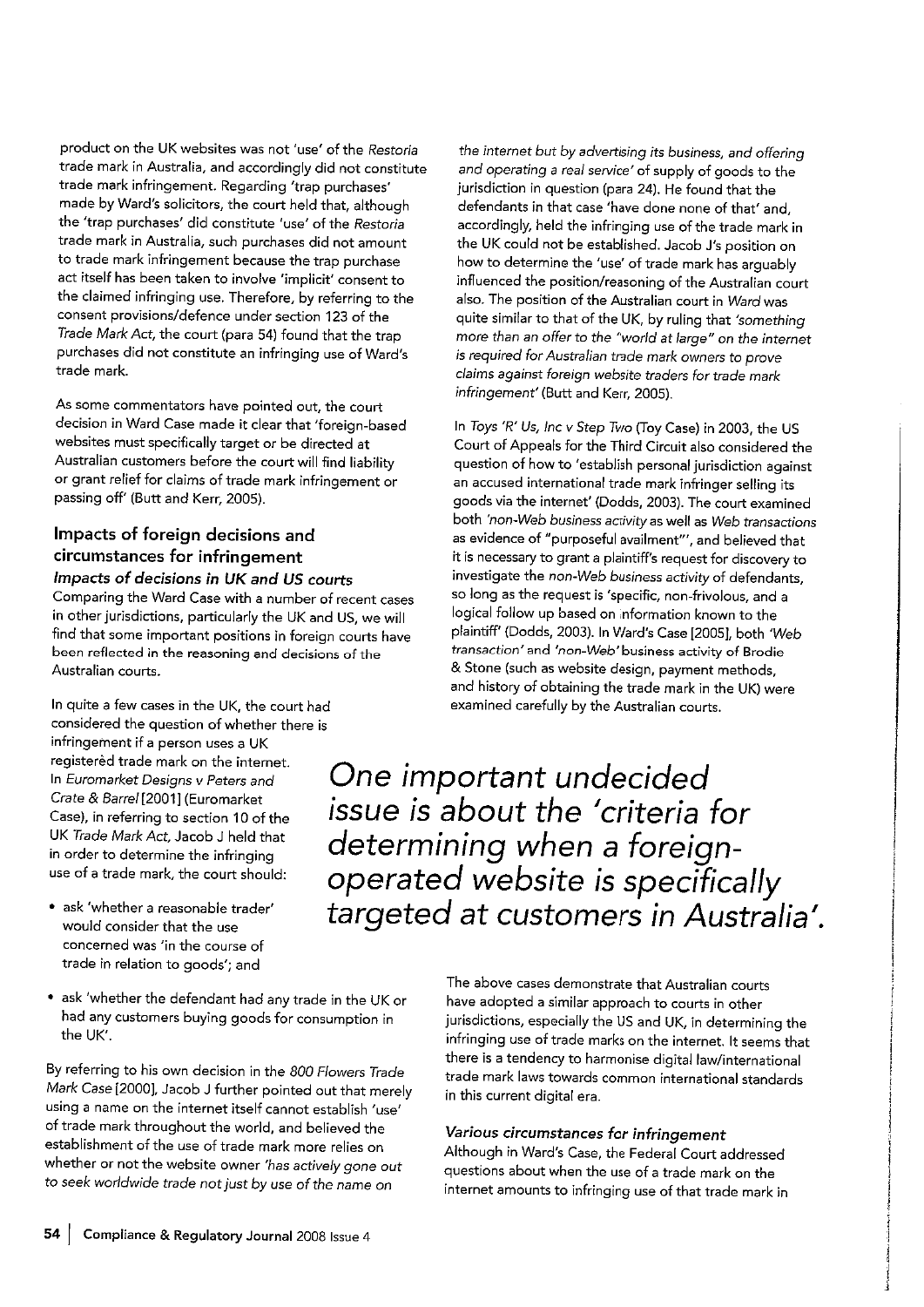

Group could definitely claim that Australian consumers

had been 'specifically targeted' and that 'damage' had

been caused. Accordingly, the court may rule that the

Brodie & Strong acts constituted infringement or the

passing off of the Ward Group's trade mark in Australia.

If the Brodie & Stone website only accepted purchases

product delivery service to Australian consumers (or had

in the Australian currency, and explicitly provided the

set up product delivery arrangements with Australian

courier/delivery companies), it would not be difficult

targeting' an Australian market and the findings of the

to prove that Brodie & Stone had been 'specifically

court may have been completely different.

Australia, certain issues remain unresolved (McManis, 2005). One important undecided issue is about the 'criteria for determining when a foreign-operated website is specifically targeted at customers in Australia' (Butt and Kerr, 2005). Nevertheless, again, it seems that Australian courts are willing to accept some important principles/ approaches in the UK and US decisions regarding this issue, such as in Euromarket Case (UK); 1-800 Flowers Inc v Phonenames Ltd (UK); and Toys Case (US).

Philip Kerr and John Butt (associates of Allens Arthur Robinson who acted for Brodie & Stone in the proceedings), summarised some key 'factors' for assessing whether a foreign-operated website is specifically targeted at customers in the jurisdictions in question, including:

• whether the website operator is actively engaged in other forms of advertising or marketing in the jurisdiction (such as television or newspaper advertising-'non-Web' business activities);

In addition to various circumstances for infringing trade marks through internet sales, there are increasingly disputes on internet trade marks and domain names worldwide.

- whether the number of online sales in the jurisdiction is not merely random;
- whether the website intentionally functions to accept purchases in the currency of the jurisdiction; and
- · other factors, such as whether local after-sales support has been offered (Butt and Kerr, 2005).

The above factors/criteria arguably provide us with a sound guideline to identifying the specific circumstances where online trade mark infringement could be found. Again, we can use the Ward Case as an example and make a few assumptions.

If Brodie & Stone had promoted its Restoria products in Australia (such as through specific business promotion in Australia or advertising on Australian TV and in newspapers), or if the UK Restoria products were offered for sale on websites with an Australian URL (such as '.com. au'), the Ward Group may arguably claim that Brodie & Stone 'actively engaged in other forms of advertising or marketing' in Australia 'specifically targeted at customers in Australia', and this would constitute infringement and misrepresentation/passing off of the Ward Group's trade mark.

If it had been found that there was a significant 'number of sales' of the UK Restoria product to Australian consumers, rather than merely the trap purchases conducted by the Ward Group's solicitors, then Ward

In addition to various circumstances for infringing trade marks through internet sales, there are increasingly disputes on internet trade marks and domain names worldwide (particularly in the US). Most court decisions are in favour of trade mark owners. For example, in Cable News Network LP v CNNews.com [2001], it was found that a foreign registrant used the domain name in good

faith on a foreign language website, which specifically targeted the local market, but the US court still ordered it to relinquish the domain name. The same thing may also happen in Australia. In order to reduce the risk of trade mark infringement, Australian domain name registration rules provide that a trade mark owner cannot register its trade mark as a domain name unless the trade mark is the same as its legal entity name (that is, company name) (IP Australia, 2007). Thus, even if Brodie & Stone had registered 'restoria.com.au' as the URL, the court/ Australian domain name administrator may still require that they relinquish it.

# Conclusion

In conclusion, although the Ward Case decision was in favour of foreign trade mark users, a trade mark that appears on an international website may still infringe a trade mark registered in Australia in various circumstances, particularly when the court finds that a foreign-operated website is specifically targeted at Australian customers.